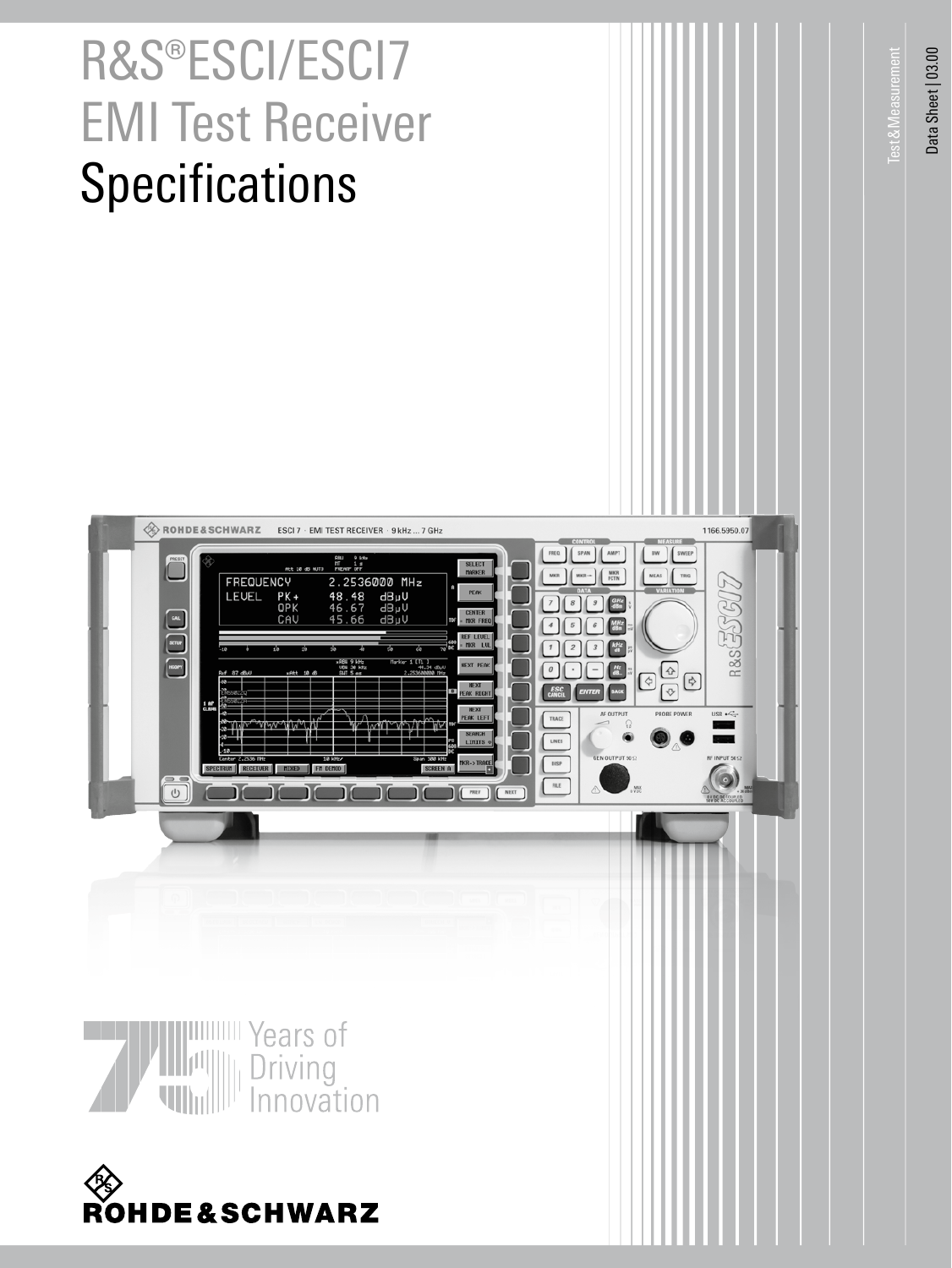# **Specifications**

Specifications apply under the following conditions: 15 minutes warm-up time at ambient temperature, specified environmental conditions met, calibration cycle adhered to, and all internal automatic adjustments performed. Data without tolerances: typical values only. Data designated 'nominal' applies to design parameters and is not assured by Rohde & Schwarz.

#### **Frequency**

| <b>Frequency range</b>                 | R&S <sup>®</sup> ESCI                        |                                                        |
|----------------------------------------|----------------------------------------------|--------------------------------------------------------|
|                                        | DC, AC coupled                               | 9 kHz to 3 GHz                                         |
|                                        | R&S <sup>®</sup> ESCI7                       |                                                        |
|                                        | DC coupled                                   | 9 kHz to 7 GHz                                         |
|                                        | AC coupled                                   | 1 MHz to 7 GHz                                         |
| Resolution                             |                                              | $0.01$ Hz                                              |
| Internal reference frequency (nominal) | standard                                     |                                                        |
| Aging per year                         | after 30 days of continuous operation        | $1 \times 10^{-6}$                                     |
| Temperature drift                      | +5 °C to +45 °C                              | $1 \times 10^{-6}$                                     |
| Internal reference frequency (nominal) | R&S®FSP-B4 option (OCXO)                     |                                                        |
| Aging per year                         | after 30 days of continuous operation        | $1 \times 10^{-7}$                                     |
| Temperature drift                      | $+5$ °C to +45 °C                            | $1 \times 10^{-8}$                                     |
| <b>External reference frequency</b>    |                                              | 10 MHz                                                 |
| Frequency display (receiver mode)      |                                              | numeric display                                        |
| Resolution                             |                                              | $0.1$ Hz                                               |
| Frequency display (analyzer mode)      |                                              | with marker or frequency counter                       |
| Marker resolution                      |                                              | span/500                                               |
| Max. deviation                         | sweep time $> 3 \times$ auto sweep time      | $\pm$ (marker frequency $\times$ reference frequency   |
|                                        |                                              | error + 0.5 % $\times$ span + 10 % $\times$ resolution |
|                                        |                                              | bandwidth + $\frac{1}{2}$ (last digit))                |
| Frequency counter resolution           | selectable                                   | $0.1$ Hz to 10 kHz                                     |
| Count accuracy                         | S/N > 25 dB                                  | ± (marker frequency × reference                        |
|                                        |                                              | frequency error + $\frac{1}{2}$ (last digit))          |
| Display range of frequency axis        | R&S <sup>®</sup> ESCI                        | 0 Hz, 10 Hz to 3 GHz                                   |
|                                        | R&S <sup>®</sup> ESCI7                       | 0 Hz, 10 Hz to 7 GHz                                   |
| Max. deviation of display range        |                                              | 0.1%                                                   |
| Spectral purity, SSB phase noise       | $f = 500$ MHz, for $f > 500$ MHz see diagram |                                                        |
|                                        | 100 Hz                                       | $<-84$ dBc (1 Hz), typ. $-90$ dBc (1 Hz)               |
|                                        | 1 kHz                                        | $\le$ -100 dBc (1 Hz), typ. -108 dBc (1 Hz)            |
|                                        | $10$ kHz                                     | $<-106$ dBc (1 Hz), typ. $-113$ dBc (1 Hz)             |
|                                        | 100 kHz, span > 100 kHz                      | $\le$ -110 dBc (1 Hz), typ. -113 dBc (1 Hz)            |
|                                        | 1 MHz, span $>$ 100 kHz                      | <-120 dBc (1 Hz), typ. -125 dBc (1 Hz)                 |
|                                        | 10 MHz                                       | typ. -145 dBc (1 Hz)                                   |
| <b>Residual FM</b>                     | $f = 500$ MHz, RBW = 1 kHz,                  | typ. $3$ Hz                                            |
|                                        | sweep time $= 100$ ms                        |                                                        |



 *Typical phase noise at different center frequencies*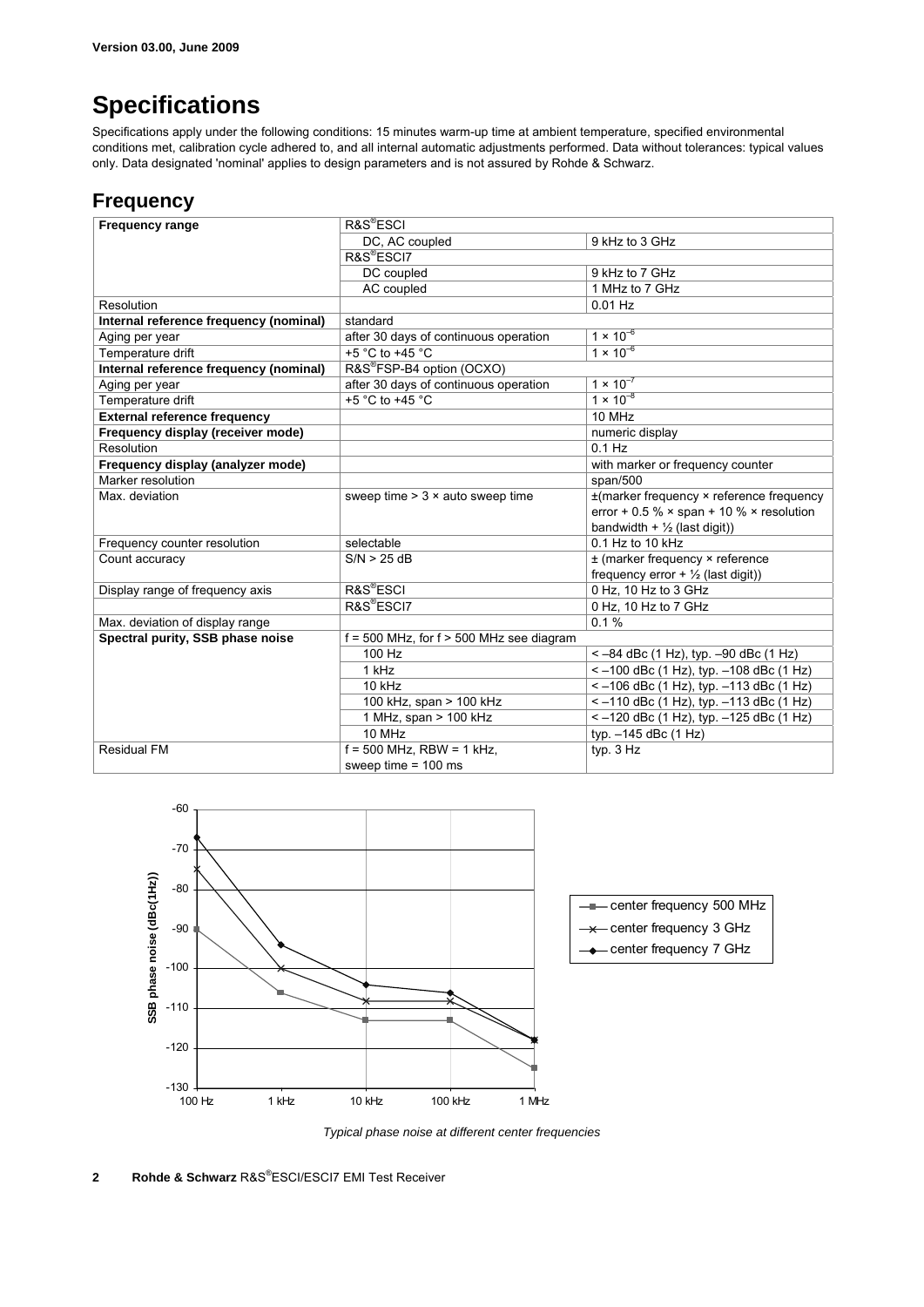# **Scan (receiver mode)**

| Scan                           |            | scan of max. 10 subranges with different, |
|--------------------------------|------------|-------------------------------------------|
|                                |            | independent settings                      |
| Measurement time per frequency | selectable | 33 us to 100 s                            |

# **Sweep (analyzer mode)**

| Sweep time                   | in time domain, span = $0$ Hz          | 1 us to 16000 s             |
|------------------------------|----------------------------------------|-----------------------------|
|                              | resolution                             | $125$ ns                    |
|                              | in frequency domain, span $\geq 10$ Hz | $2.5 \text{ ms}$ to 16000 s |
| Max. deviation of sweep time |                                        | 1 %                         |

#### **Resolution bandwidths**

| <b>Sweep filters</b>    |                  |                                    |
|-------------------------|------------------|------------------------------------|
| 3 dB bandwidths         |                  | 10 Hz to 3 MHz, in steps of 1/3/10 |
| Bandwidth accuracy      | $\leq 100$ kHz   | $< 3 \%$                           |
|                         | 300 kHz to 3 MHz | $< 10 \%$                          |
| Shape factor 60 dB:3 dB | $\leq 100$ kHz   | < 5                                |
|                         | 300 kHz to 3 MHz | < 15                               |
| <b>EMI</b> bandwidths   | 6 dB bandwidths  | 200 Hz, 9 kHz, 120 kHz             |
|                         | pulse bandwidth  | 1 MHz                              |
| Bandwidth accuracy      | $\leq$ 120 kHz   | $< 3 \%$                           |
|                         | 1 MHz            | $< 10 \%$                          |
| Shape factor 60 dB:6 dB | $\leq$ 120 kHz   | < 5                                |
|                         | 1 MHz            | < 15                               |

| Video bandwidths | analyzer mode | 10 MHz. in steps of 1/3/10<br>Hz to |
|------------------|---------------|-------------------------------------|

| <b>FFT filters</b>      | analyzer mode                        |
|-------------------------|--------------------------------------|
| 3 dB bandwidths         | 1 Hz to 30 kHz, in steps of $1/3/10$ |
| Bandwidth accuracy      | 5 %. nominal                         |
| Shape factor 60 dB:3 dB | 2.5. nominal                         |

#### **Channel filters**

| <b>Bandwidths</b> | 100/200/300/500 Hz:                       |
|-------------------|-------------------------------------------|
|                   | 1/1.5/2/2.4/2.7/3/3.4/4/4.5/5/6/8.5/9/10/ |
|                   | 12.5/14/15/16/18 (RRC)/20/21/24.3 (RRC)/  |
|                   | 25/30/50/100/150/192/200/300/500 kHz      |
|                   | 1/1.228/1.28 (RRC)/1.5/2/3/3.84 (RRC)/    |
|                   | 4.096 (RRC)/ 5 MHz                        |
|                   | $(RRC = root raised cosine)$              |

#### **Preselection**

| Preselection                | can be switched off in analyzer mode | R&S®ESCI: 11 preselection filters    |
|-----------------------------|--------------------------------------|--------------------------------------|
|                             |                                      | R&S®ESCI7: 12 preselection filters   |
| Bandwidths (-6 dB), nominal | R&S®ESCI, R&S®ESCI7                  |                                      |
|                             | < 150 kHz                            | 230 kHz, fixed-tuned lowpass filter  |
|                             | 150 kHz to 2 MHz                     | 2.6 MHz, fixed-tuned bandpass filter |
|                             | 2 MHz to 8 MHz                       | 2 MHz, tracking bandpass filter      |
|                             | 8 MHz to 30 MHz                      | 6 MHz, tracking bandpass filter      |
|                             | 30 MHz to 70 MHz                     | 15 MHz, tracking bandpass filter     |
|                             | 70 MHz to 150 MHz                    | 30 MHz, tracking bandpass filter     |
|                             | 150 MHz to 300 MHz                   | 60 MHz, tracking bandpass filter     |
|                             | 300 MHz to 600 MHz                   | 80 MHz, tracking bandpass filter     |
|                             | 600 MHz to 1 GHz                     | 100 MHz, tracking bandpass filter    |
|                             | 1 GHz to 2 GHz                       | tracking highpass filter             |
|                             | 2 GHz to 3 GHz                       | fixed-tuned highpass filter          |
|                             | R&S <sup>®</sup> ESCI7               |                                      |
|                             | 3 GHz to 7 GHz                       | tracking bandpass filter             |
| Preamplifier                | switchable, between preselection and | 20dB                                 |
|                             | 1st mixer                            |                                      |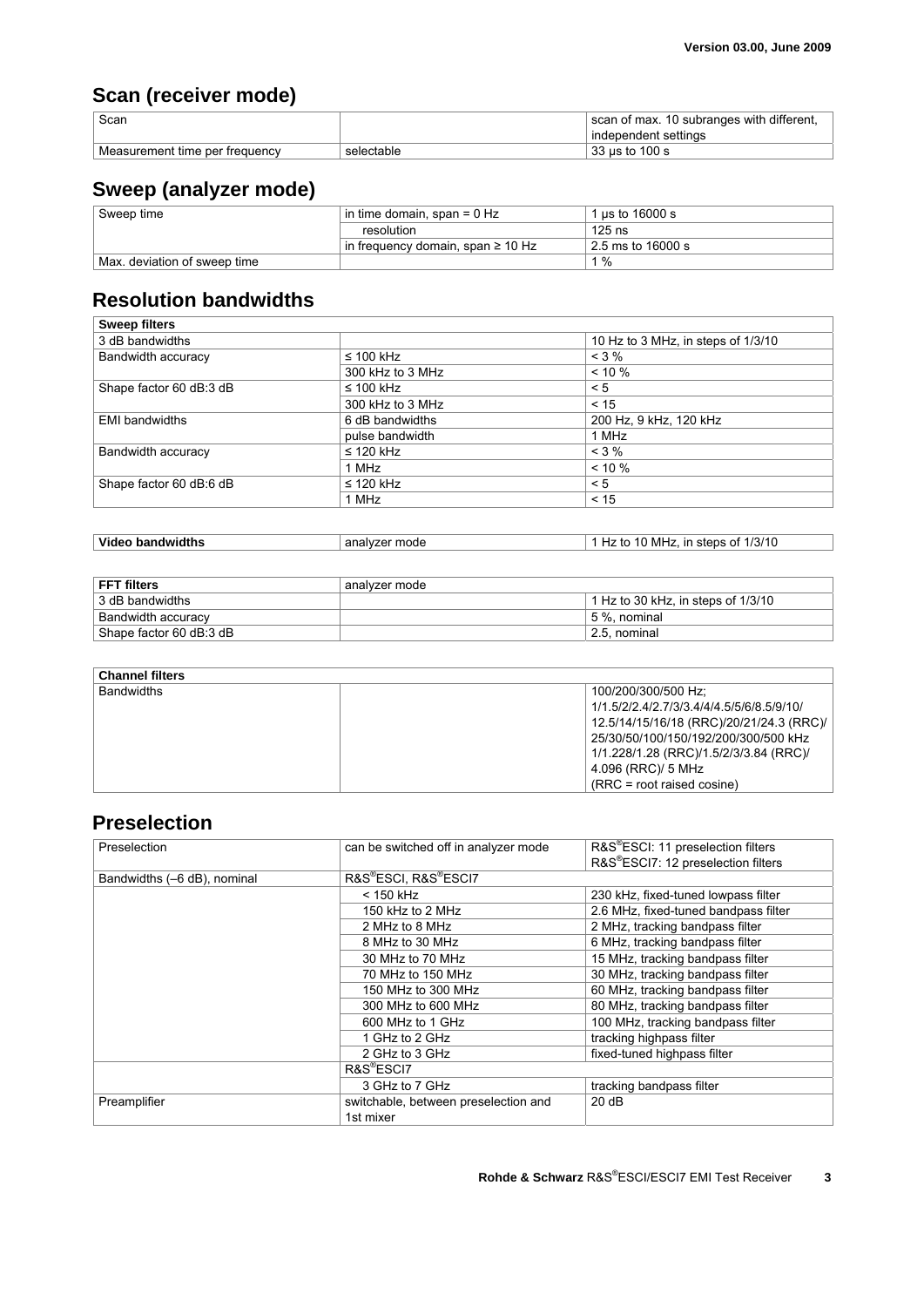#### **Level**

| Display range                   |                                                                                                                                  | displayed average noise level (DANL) |  |
|---------------------------------|----------------------------------------------------------------------------------------------------------------------------------|--------------------------------------|--|
|                                 |                                                                                                                                  | to 30 dBm                            |  |
| Maximum input level             |                                                                                                                                  |                                      |  |
| DC voltage                      | DC-coupled                                                                                                                       | 0 V                                  |  |
|                                 | AC-coupled                                                                                                                       | 50 V                                 |  |
| CW RF power                     | RF attenuation 0 dB                                                                                                              | 20 dBm                               |  |
|                                 | RF attenuation $\geq 10$ dB                                                                                                      | 30 dBm                               |  |
| Pulse spectral density          | RF attenuation 0 dB                                                                                                              | 97 dBµV/MHz                          |  |
| Max. pulse voltage              | RF attenuation $\geq 10$ dB, 10 µs                                                                                               | 150 V                                |  |
| Max. pulse energy               | R&S®ESCI                                                                                                                         |                                      |  |
|                                 | RF attenuation $\geq 10$ dB, 20 µs                                                                                               | 10 mWs                               |  |
|                                 | R&S <sup>®</sup> ESCI7                                                                                                           |                                      |  |
|                                 | RF attenuation $\geq 10$ dB, 10 µs                                                                                               | 1 mWs                                |  |
| Intermodulation                 |                                                                                                                                  |                                      |  |
| 1 dB compression of input mixer | f > 200 MHz, RF attenuation 0 dB,                                                                                                | 5 dBm, nominal                       |  |
|                                 | preselection and preamplifier off<br>RF attenuation 0 dB, level 2 x -30 dBm, $\Delta f$ > 5 x RBW or 10 kHz, whichever is larger |                                      |  |
| Third-order intercept (TOI)     | without preselection, without preamplifier                                                                                       |                                      |  |
|                                 | R&S®ESCI, R&S®ESCI7                                                                                                              |                                      |  |
|                                 | 20 MHz to 200 MHz                                                                                                                | $> 5$ dBm                            |  |
|                                 | 200 MHz to 3 GHz                                                                                                                 | > 7 dBm, typ. 10 dBm                 |  |
|                                 | R&S®ESCI7                                                                                                                        |                                      |  |
|                                 | 3 GHz to 7 GHz                                                                                                                   | > 10 dBm, typ. 15 dBm                |  |
|                                 | with preselection, without preamplifier                                                                                          |                                      |  |
|                                 | R&S®ESCI, R&S®ESCI7                                                                                                              |                                      |  |
|                                 | 20 MHz to 200 MHz                                                                                                                | $> 0$ dBm                            |  |
|                                 | 200 MHz to 3 GHz                                                                                                                 | > 2 dBm, typ. 5 dBm                  |  |
|                                 | R&S®ESCI7                                                                                                                        |                                      |  |
|                                 | 3 GHz to 7 GHz                                                                                                                   | > 10 dBm, typ. 15 dBm                |  |
|                                 | with preselection, with preamplifier                                                                                             |                                      |  |
|                                 | R&S®ESCI, R&S®ESCI7                                                                                                              |                                      |  |
|                                 | 20 MHz to 200 MHz                                                                                                                | $> -20$ dBm                          |  |
|                                 | 200 MHz to 3 GHz                                                                                                                 | $> -18$ dBm, typ. $-15$ dBm          |  |
|                                 | R&S®ESCI7                                                                                                                        |                                      |  |
|                                 | 3 GHz to 7 GHz                                                                                                                   | $> -10$ dBm, typ. $-5$ dBm           |  |
| Second harmonic intercept (SHI) | RF attenuation 0 dB, level -10 dBm, without preselection, without preamplifier                                                   |                                      |  |
|                                 | R&S®ESCI, R&S®ESCI7                                                                                                              |                                      |  |
|                                 | < 100 MHz                                                                                                                        | typ. 25 dBm                          |  |
|                                 | 100 MHz to 1.5 GHz                                                                                                               | typ. 35 dBm                          |  |
|                                 | R&S®ESCI7                                                                                                                        |                                      |  |
|                                 | 1.5 GHz to 3.5 GHz                                                                                                               | tvp. 70 dBm                          |  |
|                                 | RF attenuation 0 dB, level -15 dBm, with preselection, without preamplifier                                                      |                                      |  |
|                                 | R&S®ESCI, R&S®ESCI7                                                                                                              |                                      |  |
|                                 | 4 MHz to 100 MHz                                                                                                                 | > 40 dBm                             |  |
|                                 | 100 MHz to 1.5 GHz                                                                                                               | > 50 dBm                             |  |
|                                 | R&S®ESCI7                                                                                                                        |                                      |  |
|                                 | 1.5 GHz to 3.5 GHz                                                                                                               | typ. 70 dBm                          |  |
|                                 | RF attenuation 0 dB, level -35 dBm, with preselection, with preamplifier                                                         |                                      |  |
|                                 | R&S®ESCI, R&S®ESCI7                                                                                                              |                                      |  |
|                                 | 4 MHz to 100 MHz                                                                                                                 | > 25 dBm                             |  |
|                                 | 100 MHz to 1.5 GHz                                                                                                               | > 35 dBm                             |  |
|                                 | R&S®ESCI7                                                                                                                        |                                      |  |
|                                 | 1.5 GHz to 3.5 GHz                                                                                                               | typ. 10 dBm                          |  |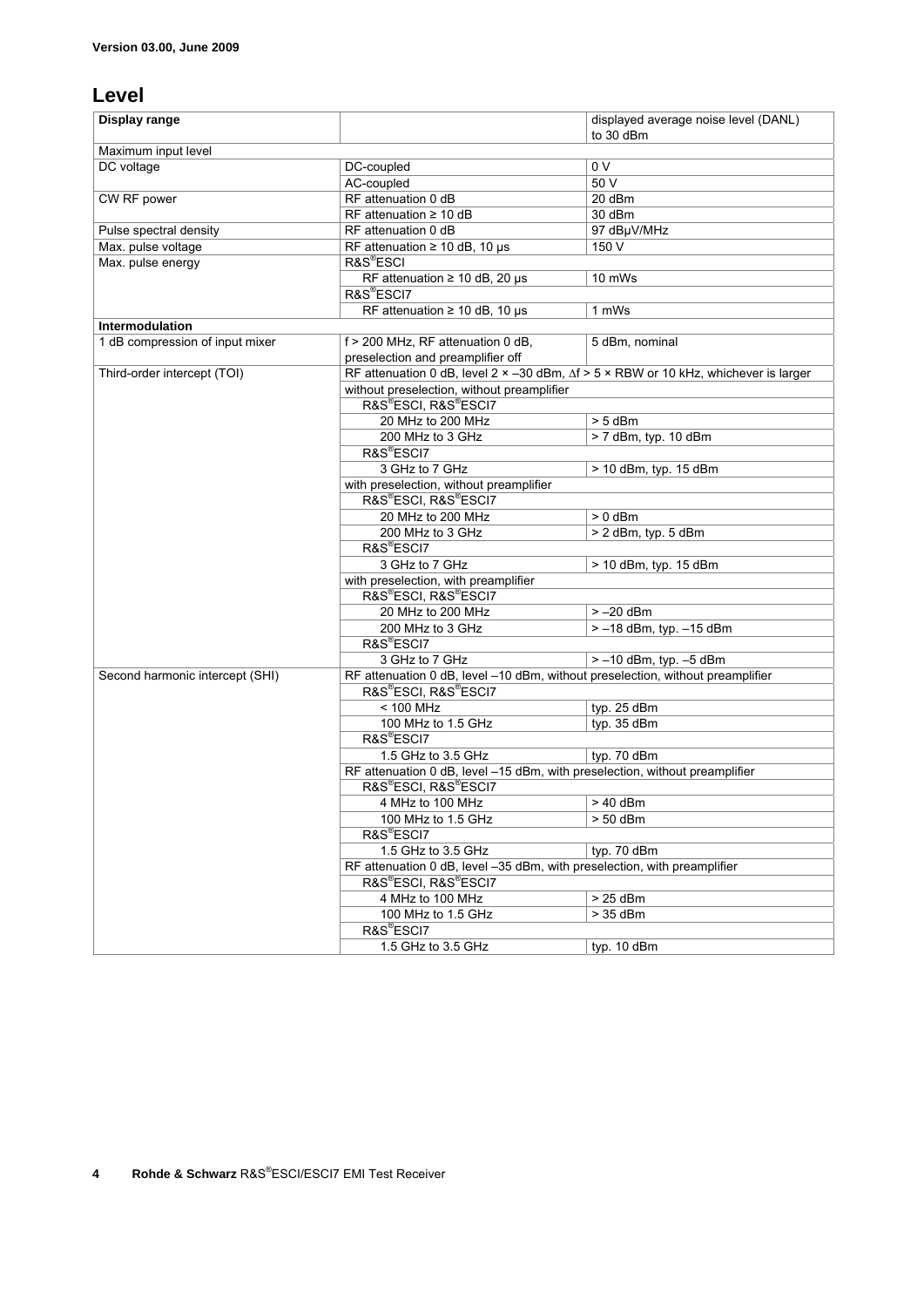| Displayed average noise level (DANL) | RF attenuation 0 dB, RBW = $10$ Hz,                                                     |                                                                                         |  |
|--------------------------------------|-----------------------------------------------------------------------------------------|-----------------------------------------------------------------------------------------|--|
| (analyzer mode)                      | VBW = 1 Hz, span = 0 Hz, trace average function over 20 sweeps, 50 $\Omega$ termination |                                                                                         |  |
|                                      | without preselection, without preamplifier, AC-coupled                                  |                                                                                         |  |
|                                      | R&S <sup>®</sup> ESCI                                                                   |                                                                                         |  |
|                                      | 9 kHz<br>100 kHz                                                                        | <-105 dBm, nominal<br>$\le$ -110 dBm, nominal                                           |  |
|                                      | 1 MHz                                                                                   | $< -130$ dBm, nominal                                                                   |  |
|                                      | 10 MHz to 1 GHz                                                                         | <-142 dBm, typ. -145 dBm                                                                |  |
|                                      | 1 GHz to 2.5 GHz                                                                        | $<-140$ dBm, typ. $-143$ dBm                                                            |  |
|                                      | 2.5 GHz to 3 GHz                                                                        | $<-138$ dBm, typ. $-141$ dBm                                                            |  |
|                                      | R&S <sup>®</sup> ESCI7                                                                  |                                                                                         |  |
|                                      | 1 MHz                                                                                   | <-128 dBm, nominal                                                                      |  |
|                                      | 10 MHz to 1 GHz                                                                         | $<-140$ dBm, typ. $-143$ dBm                                                            |  |
|                                      | 1 GHz to 2.5 GHz                                                                        | $<-138$ dBm, typ. $-141$ dBm                                                            |  |
|                                      | 2.5 GHz to 3 GHz                                                                        | <-136 dBm, typ. -139 dBm                                                                |  |
|                                      | 3 GHz to 7 GHz                                                                          | $\le$ -138 dBm, typ. -141 dBm                                                           |  |
|                                      | without preselection, without preamplifier, DC-coupled                                  |                                                                                         |  |
|                                      | R&S <sup>®</sup> ESCI<br>9 kHz                                                          | $<-115$ dBm                                                                             |  |
|                                      | 100 kHz                                                                                 | $<-120$ dBm                                                                             |  |
|                                      | 1 MHz                                                                                   | <- 140 dBm, typ. - 143 dBm                                                              |  |
|                                      | 10 MHz to 1 GHz                                                                         | $<-142$ dBm, typ. $-145$ dBm                                                            |  |
|                                      | 1 GHz to 2.5 GHz                                                                        | <- 140 dBm, typ. - 143 dBm                                                              |  |
|                                      | 2.5 GHz to 3 GHz                                                                        | $\sqrt{(-138 \text{ dBm}, \text{typ.} -141 \text{ dBm})}$                               |  |
|                                      | R&S <sup>®</sup> ESCI7                                                                  |                                                                                         |  |
|                                      | 9 kHz                                                                                   | $<-115$ dBm                                                                             |  |
|                                      | 100 kHz                                                                                 | $<-120$ dBm                                                                             |  |
|                                      | 1 MHz                                                                                   | $<-138$ dBm, typ. $-141$ dBm                                                            |  |
|                                      | 10 MHz to 1 GHz                                                                         | $\le$ -140 dBm, typ. -143 dBm                                                           |  |
|                                      | 1 GHz to 2.5 GHz                                                                        | $\sqrt{(-138 \text{ dBm}, \text{typ.} -141 \text{ dBm})}$                               |  |
|                                      | 2.5 GHz to 3 GHz<br>3 GHz to 7 GHz                                                      | <- 136 dBm, typ. - 139 dBm<br>$\sqrt{(-138 \text{ dBm}, \text{typ.} -141 \text{ dBm})}$ |  |
|                                      | with preselection, without preamplifier, DC-coupled                                     |                                                                                         |  |
|                                      | R&S®ESCI                                                                                |                                                                                         |  |
|                                      | 9 kHz                                                                                   | $\le -115$ dBm                                                                          |  |
|                                      | 100 kHz                                                                                 | <- 120 dBm, typ. - 140 dBm                                                              |  |
|                                      | 1 MHz                                                                                   | <- 140 dBm, typ. - 148 dBm                                                              |  |
|                                      | 10 MHz to 1 GHz                                                                         | $<-142$ dBm, typ. $-150$ dBm                                                            |  |
|                                      | 1 GHz to 2.5 GHz                                                                        | <-140 dBm, typ. -148 dBm                                                                |  |
|                                      | 2.5 GHz to 3 GHz                                                                        | $<-138$ dBm, typ. $-141$ dBm                                                            |  |
|                                      | R&S®ESCI7                                                                               |                                                                                         |  |
|                                      | 9 kHz                                                                                   | $<-115$ dBm                                                                             |  |
|                                      | 100 kHz<br>1 MHz                                                                        | $<-120$ dBm, typ. $-140$ dBm<br>$\sqrt{5 - 138}$ dBm, typ. -146 dBm                     |  |
|                                      | 10 MHz to 1 GHz                                                                         | <-140 dBm, typ. -148 dBm                                                                |  |
|                                      | 1 GHz to 2.5 GHz                                                                        | <-138 dBm, typ. -146 dBm                                                                |  |
|                                      | 2.5 GHz to 3 GHz                                                                        | <-136 dBm, typ. -139 dBm                                                                |  |
|                                      | 3 GHz to 7 GHz                                                                          | $\le$ -138 dBm, typ. -141 dBm                                                           |  |
|                                      | with preselection, with preamplifier, DC-coupled                                        |                                                                                         |  |
|                                      | R&S <sup>®</sup> ESCI                                                                   |                                                                                         |  |
|                                      | 9 kHz                                                                                   | $< -135$ dBm                                                                            |  |
|                                      | 100 kHz                                                                                 | $<-140$ dBm                                                                             |  |
|                                      | 1 MHz                                                                                   | $\sqrt{(-150 \text{ dBm}, \text{typ.} -153 \text{ dBm})}$                               |  |
|                                      | 10 MHz to 1 GHz<br>1 GHz to 3 GHz                                                       | <-152 dBm, typ. -155 dBm<br>$\le$ -150 dBm, typ. -153 dBm                               |  |
|                                      | R&S <sup>®</sup> ESCI7                                                                  |                                                                                         |  |
|                                      | 9 kHz                                                                                   | $<-135$ dBm                                                                             |  |
|                                      | 100 kHz                                                                                 | $<-140$ dBm                                                                             |  |
|                                      | 1 MHz                                                                                   | <- 148 dBm, typ. - 151 dBm                                                              |  |
|                                      | 10 MHz to 1 GHz                                                                         | <-150 dBm, typ. -153 dBm                                                                |  |
|                                      | 1 GHz to 7 GHz                                                                          | $<-148$ dBm, typ. $-151$ dBm                                                            |  |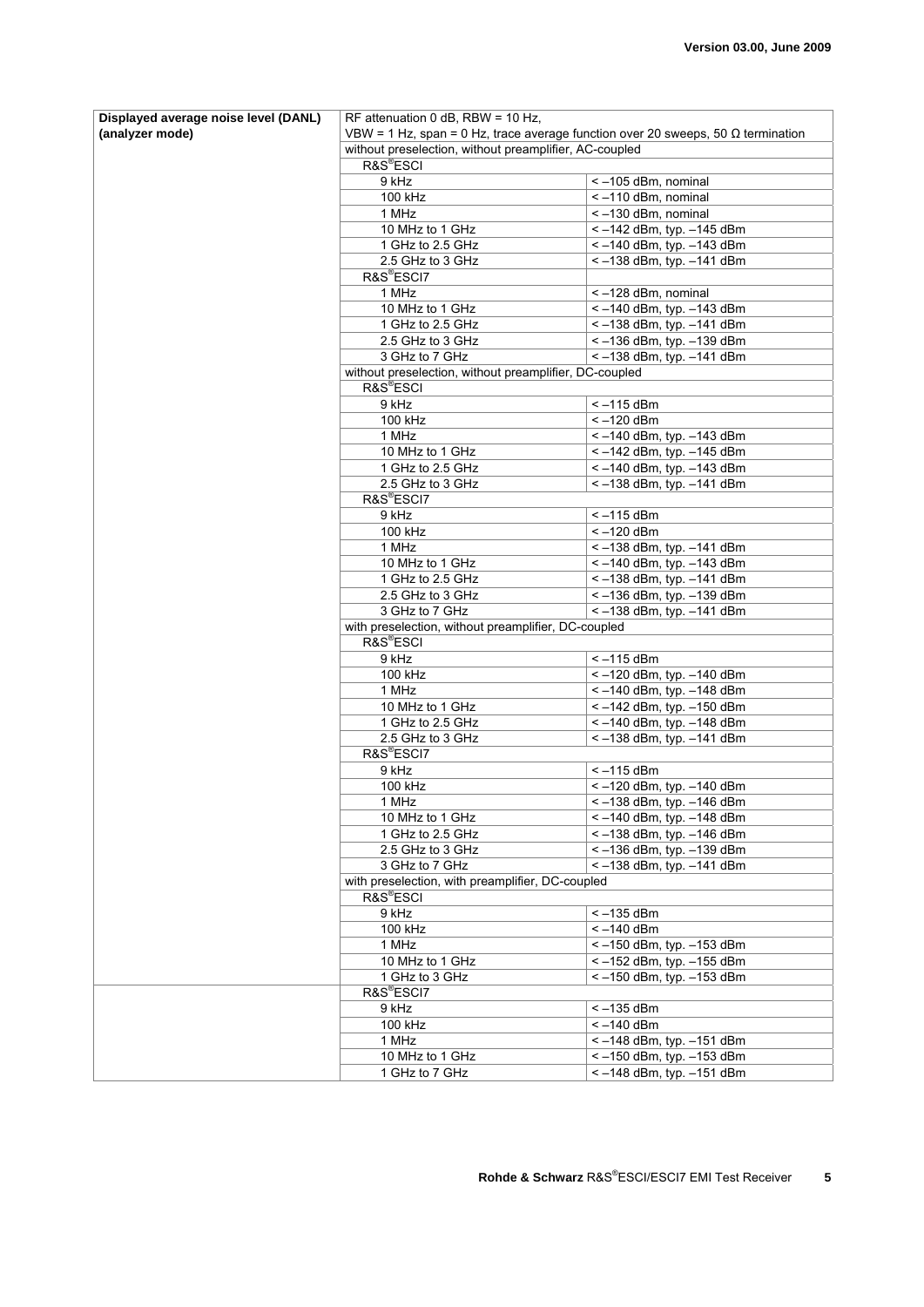| Noise indication (receiver mode)        | Nominal, calculated from DANL data, 0 dB RF attenuation, 50 $\Omega$ termination |                                     |
|-----------------------------------------|----------------------------------------------------------------------------------|-------------------------------------|
| Average (AV) display                    | without preamplifier                                                             |                                     |
|                                         | R&S®ESCI, R&S®ESCI7                                                              |                                     |
|                                         | $9$ kHz, BW = 200 Hz                                                             | $< 5$ dB $\mu$ V                    |
|                                         | 150 kHz, BW = 200 Hz                                                             | $< 0$ dB $\mu$ V                    |
|                                         | 150 kHz. BW = $9$ kHz                                                            | $< 16$ dBuV                         |
|                                         | 1 MHz, $BW = 9$ kHz                                                              | $<-4$ dBµV                          |
|                                         | 10 MHz to 30 MHz, BW = $9$ kHz                                                   | $<-6$ dB $\mu$ V                    |
|                                         | 30 MHz to 1 GHz, BW = 120 kHz                                                    | $< 6$ dB $\mu$ V                    |
|                                         | 1 GHz to 3 GHz, BW = 1 MHz                                                       | $<$ 16 dB $\mu$ V                   |
|                                         | R&S <sup>®</sup> ESCI7                                                           |                                     |
|                                         | 3 GHz to 7 GHz, BW = 1 MHz                                                       | $< 20$ dB $\mu$ V                   |
|                                         | with preamplifier                                                                |                                     |
|                                         | R&S®ESCI, R&S®ESCI7                                                              |                                     |
|                                         | $9$ kHz. BW = 200 Hz                                                             | $<-15$ dBµV                         |
|                                         | 150 kHz, BW = 200 Hz                                                             | $<-20$ dBµV                         |
|                                         | 150 kHz, $BW = 9$ kHz                                                            | $<-4$ dBµV                          |
|                                         | 1 MHz. BW = $9$ kHz                                                              | $<-14$ dBµV                         |
|                                         | 10 MHz to 30 MHz, BW = $9$ kHz                                                   | $<-16$ dBµV                         |
|                                         | 30 MHz to 1 GHz, BW = 120 kHz                                                    | $<-4$ dBµV                          |
|                                         | 1 GHz to 3 GHz, BW = 1 MHz                                                       | $< 6$ dB $\mu$ V                    |
|                                         | R&S®ESCI7                                                                        |                                     |
|                                         | 3 GHz to 7 GHz, BW = 1 MHz                                                       | $<$ 3 dB $\mu$ V                    |
| Increase of DANL relative to AV display | max peak                                                                         | typ. $+11$ dB                       |
|                                         | <b>RMS</b>                                                                       | typ. $+1$ dB                        |
|                                         | quasi-peak                                                                       |                                     |
|                                         | band A                                                                           | typ. $+3$ dB                        |
|                                         | band B                                                                           | typ. $+4$ dB                        |
|                                         | bands C and D                                                                    | typ. $+6$ dB                        |
| Immunity to interference                |                                                                                  |                                     |
| Image frequency                         |                                                                                  | $> 70$ dB                           |
| Intermediate frequency                  |                                                                                  | $> 70$ dB                           |
| Spurious response                       | f > 1 MHz, 0 dB RF attenuation,                                                  | $<-103$ dBm                         |
|                                         | without input signal                                                             |                                     |
| Other interfering signals               | $\Delta f$ > 100 kHz, mixer level < -10 dBm                                      | $<-70$ dBc                          |
| RF shielding                            | field strength 3 V/m, 0 dB RF attenuation,                                       | level indication < 10 dBµV, nominal |
|                                         | 50 $\Omega$ termination, $f \neq f_{IF}$                                         |                                     |

| Level display (receiver mode)   |                                    |                                               |
|---------------------------------|------------------------------------|-----------------------------------------------|
| Level display                   | digital                            | numeric,                                      |
|                                 | resolution                         | $0.01$ dB                                     |
|                                 | analog                             | bargraph display separate for each            |
|                                 |                                    | detector                                      |
| Spectrum                        | level axis                         | 10 dB to 200 dB in steps of 10 dB             |
|                                 | frequency axis                     | linear or logarithmic selectable              |
| Detectors                       | Three detectors can be switched on | average (AV), RMS, max peak, min peak,        |
|                                 | simultaneously.                    | quasi-peak (QPK), CISPR-AV, CISPR-RMS         |
| Units of level display          |                                    | dBµV, dBm, dBµA, dBpW, dBpT                   |
| Measurement time                | selectable                         | 33 µs to 100 s                                |
| Level display (analyzer mode)   |                                    |                                               |
| Screen                          |                                    | $501 \times 400$ pixels                       |
|                                 |                                    | (one measurement diagram);                    |
|                                 |                                    | max. two measurement diagrams                 |
|                                 |                                    | with independent settings                     |
| Logarithmic level display range |                                    | 1 dB, 10 dB to 200 dB in steps of 10 dB       |
| Linear level display range      |                                    | 10 % of reference level per level division,   |
|                                 |                                    | 10 divisions                                  |
| Number of traces                | one measurement diagram            | 3                                             |
|                                 | two measurement diagrams           | 6                                             |
| Trace detectors                 |                                    | max peak, min peak, auto peak, sample,        |
|                                 |                                    | quasi-peak, average, RMS                      |
| Trace functions                 |                                    | clear/write, max hold, min hold, average      |
| Number of measurement points    | default value                      | 501                                           |
|                                 | range                              | 125 to 8001 in steps of approx. a factor of 2 |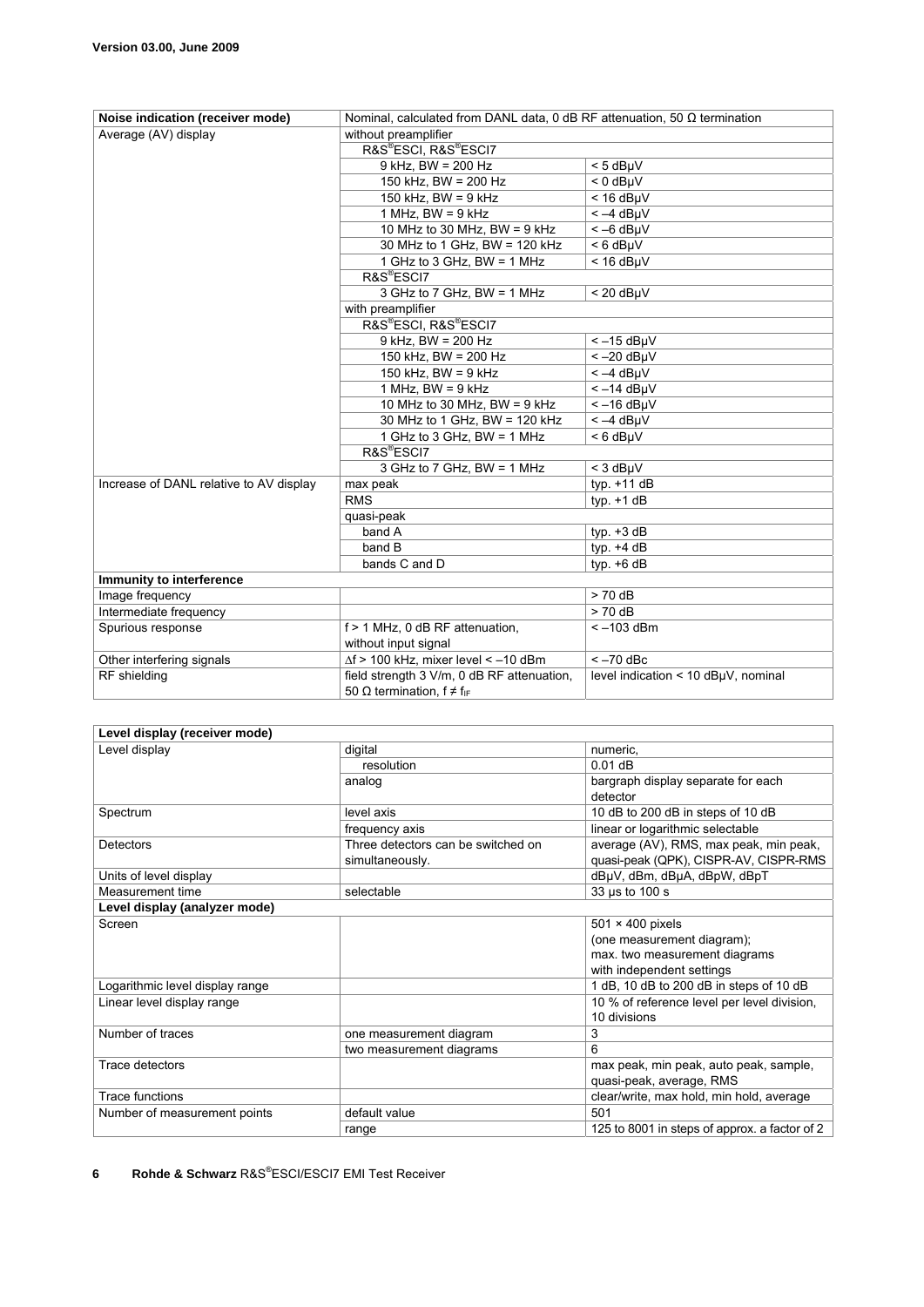| Setting range of reference level       | logarithmic level display                                                      | -130 dBm to 30 dBm in steps of 0.1 dB |
|----------------------------------------|--------------------------------------------------------------------------------|---------------------------------------|
|                                        | linear level display                                                           | 70.71 nV to 7.07 V in steps of 1 %    |
| Units of level axis                    | logarithmic level display                                                      | dBm, dBmV, dBµV, dBµA, dBpW           |
|                                        | linear level display                                                           | mV, µV, mA, µA, nW, pW                |
| Max. uncertainty of level measurement  |                                                                                |                                       |
| Reference level uncertainty at 128 MHz | level = -30 dBm, RF attenuation 10 dB, RBW 10 kHz, reference level -25 dBm     |                                       |
|                                        | without preselection/preamplifier                                              | $<$ 0.2 dB ( $\sigma$ = 0.07 dB)      |
|                                        | with preselection/preamplifier                                                 | $<$ 0.3 dB ( $\sigma$ = 0.1 dB)       |
| Frequency response referenced to       | without preselection/preamplifier, AC-coupled                                  |                                       |
| 128 MHz                                | R&S <sup>®</sup> ESCI                                                          |                                       |
|                                        | 9 kHz to 50 kHz                                                                | $<$ +0.5 dB/ $-1$ dB, nominal         |
|                                        | 50 kHz to 3 GHz<br>R&S <sup>®</sup> ESCI7                                      | $< 0.5$ dB ( $\sigma = 0.17$ dB)      |
|                                        | 1 MHz to 3 GHz                                                                 | $< 0.5$ dB ( $\sigma$ = 0.17 dB)      |
|                                        | 3 GHz to 7 GHz                                                                 | $<$ 2 dB ( $\sigma$ = 0.7 dB)         |
|                                        | without preselection/preamplifier, DC-coupled                                  |                                       |
|                                        | R&S <sup>®</sup> ESCI                                                          |                                       |
|                                        | 9 kHz to 3 GHz                                                                 | $< 0.5$ dB ( $\sigma$ = 0.17 dB)      |
|                                        | R&S <sup>®</sup> ESCI7                                                         |                                       |
|                                        | 9 kHz to 3 GHz                                                                 | $<$ 0.5 dB ( $\sigma$ = 0.17 dB)      |
|                                        | 3 GHz to 7 GHz                                                                 | $< 2$ dB ( $\sigma$ = 0.7 dB)         |
|                                        | with preselection/preamplifier, AC-coupled                                     |                                       |
|                                        | R&S®ESCI                                                                       |                                       |
|                                        | 9 kHz to 50 kHz                                                                | $<$ +0.8 dB/-1.3 dB, nominal          |
|                                        | 50 kHz to 3 GHz                                                                | $< 0.8$ dB ( $\sigma = 0.27$ dB)      |
|                                        | R&S®ESCI7                                                                      |                                       |
|                                        | 1 MHz to 3 GHz                                                                 | $<$ 0.8 dB ( $\sigma$ = 0.27 dB)      |
|                                        | 3 GHz to 7 GHz                                                                 | $<$ 2 dB ( $\sigma$ = 0.7 dB)         |
|                                        | with preselection/preamplifier, DC-coupled<br>R&S®ESCI                         |                                       |
|                                        | 9 kHz to 3 GHz                                                                 | $< 0.8$ dB ( $\sigma = 0.27$ dB)      |
|                                        | R&S®ESCI7                                                                      |                                       |
|                                        | 9 kHz to 3 GHz                                                                 | $<$ 0.8 dB ( $\sigma$ = 0.27 dB)      |
|                                        | 3 GHz to 7 GHz                                                                 | $< 2$ dB ( $\sigma$ = 0.7 dB)         |
| Uncertainty of attenuator setting      | $\overline{f}$ = 128 MHz,                                                      | $< 0.2$ dB ( $\sigma = 0.07$ dB)      |
|                                        | 0 dB to 70 dB, referenced to 10 dB                                             |                                       |
|                                        | RF attenuation                                                                 |                                       |
| Uncertainty of reference level setting |                                                                                | $< 0.2$ dB ( $\sigma = 0.07$ dB)      |
| Log/lin display nonlinearity           | S/N > 16 dB                                                                    |                                       |
|                                        | $RBW \leq 120$ kHz                                                             |                                       |
|                                        | 0 dB to $-70$ dB                                                               | $< 0.2$ dB ( $\sigma = 0.07$ dB)      |
|                                        | $-70$ dB to $-90$ dB                                                           | $< 0.5$ dB ( $\sigma$ = 0.17 dB)      |
|                                        | <b>RBW &gt; 120 kHz</b>                                                        |                                       |
|                                        | 0 dB to $-50$ dB                                                               | $< 0.2$ dB ( $\sigma$ = 0.07 dB)      |
|                                        | $-50$ dB to $-70$ dB                                                           | $< 0.5$ dB ( $\sigma$ = 0.17 dB)      |
| Bandwidth switching uncertainty        | referenced to RBW = 10 kHz<br>10 kHz to 120 kHz                                | $< 0.1$ dB ( $\sigma$ = 0.03 dB)      |
|                                        | 300 kHz to 10 MHz                                                              | $< 0.2$ dB ( $\sigma = 0.07$ dB)      |
|                                        | FFT filter, 1 Hz to 3 kHz                                                      | $<$ 0.2 dB ( $\sigma$ = 0.07 dB)      |
| Total measurement uncertainty          | Signal level 0 dB to -70 dB below reference level, S/N > 20 dB, RBW ≤ 120 kHz, |                                       |
| (95 % confidence level)                | DC-coupled                                                                     |                                       |
|                                        | without preselection/preamplifier                                              |                                       |
|                                        | $<$ 3 GHz                                                                      | 0.5 dB                                |
|                                        | 3 GHz to 7 GHz                                                                 | 1.5dB                                 |
|                                        | with preselection/preamplifier                                                 |                                       |
|                                        | $<$ 3 GHz                                                                      | 1 dB                                  |
|                                        | 3 GHz to 7 GHz                                                                 | 1.5dB                                 |
| Quasi-peak indication                  |                                                                                | in line with CISPR 16-1-1             |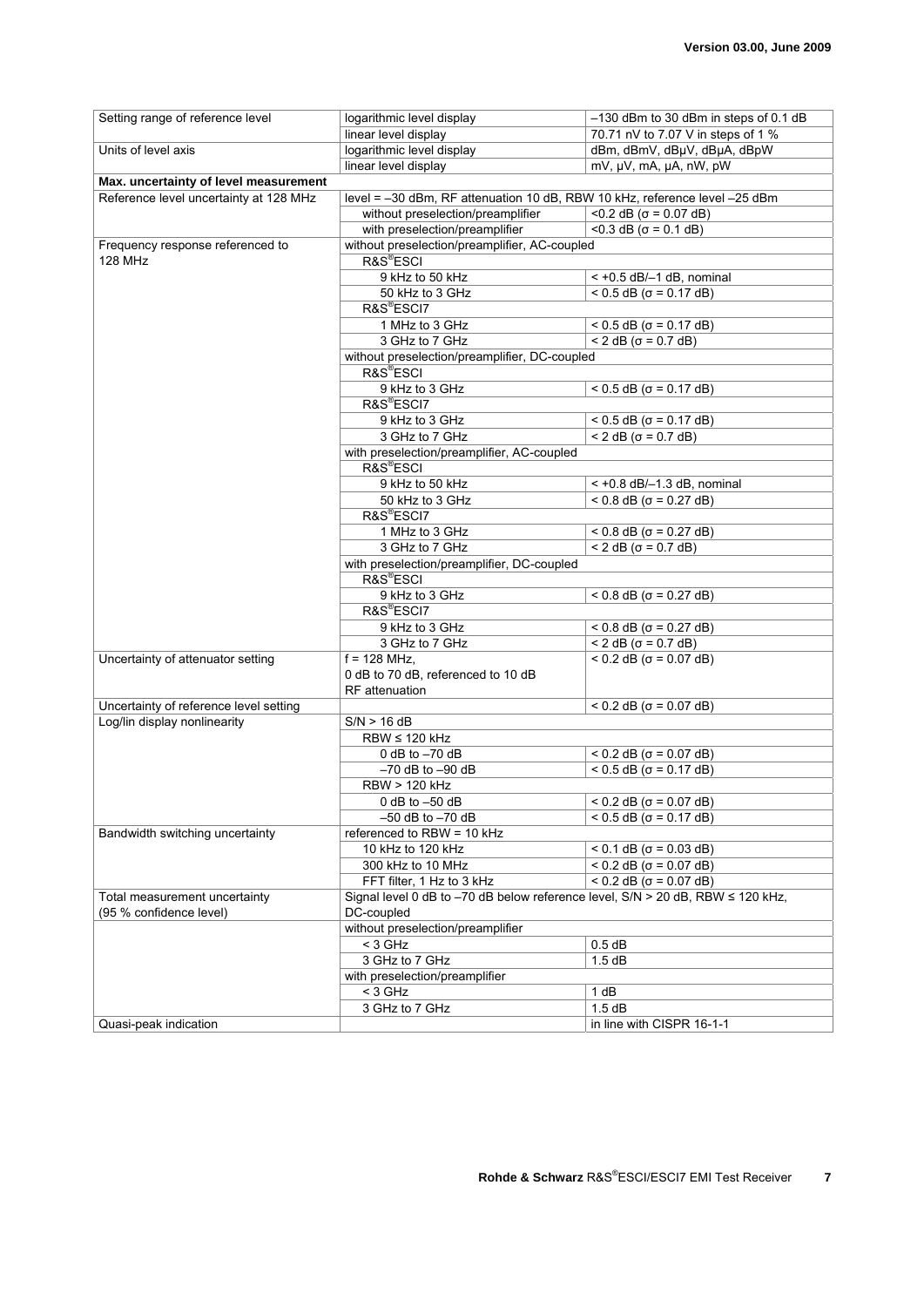## **Trigger functions**

|                   | free run, video, external, IF level              |
|-------------------|--------------------------------------------------|
| span $\geq 10$ Hz | 125 ns to 100 s, resolution min. 125 ns          |
|                   | (or $1\%$ of offset)                             |
| span = $0$ Hz     | $\pm$ (125 ns to 100 s), resolution min. 125 ns, |
|                   | dependent on sweep time                          |
|                   | $\pm$ (125 ns + (0.1 % × trigger offset))        |
|                   |                                                  |

| <b>Gated sweep</b>            |                                         |
|-------------------------------|-----------------------------------------|
| Gate source                   | video, external, IF level               |
| Gate delay                    | 1 us to $100 s$                         |
| Gate length                   | 125 ns to 100 s, resolution min. 125 ns |
|                               | (or $1\%$ of gate length)               |
| Max. deviation of gate length | $\pm$ (125 ns + (0.1 % × gate length))  |

#### **Audio demodulation**

| AF<br>∃ demodulation modes        |            | AM and FM                     |
|-----------------------------------|------------|-------------------------------|
| Audio output                      |            | loudspeaker and earphone jack |
| Marker hold time in analyzer mode | selectable | 100 ms to 60 s                |

## **Inputs and outputs (front panel)**

| <b>RF</b> input             |                                         |                                |
|-----------------------------|-----------------------------------------|--------------------------------|
| Impedance                   |                                         | 50 $\Omega$                    |
| Connector                   |                                         | N female                       |
| <b>VSWR</b>                 | RF attenuation < 10 dB, DC-coupled      |                                |
|                             | R&S®ESCI, R&S®ESCI7                     |                                |
|                             | 9 kHz to 1 GHz                          | $< 2.0$ , typ. 1.5             |
|                             | 1 GHz to 3 GHz                          | $<$ 3.0, typ. 2.5              |
|                             | R&S <sup>®</sup> ESCI7                  |                                |
|                             | 3 GHz to 7 GHz                          | $< 3.0$ , typ. $2.5$           |
|                             | RF attenuation $\geq 10$ dB, DC-coupled |                                |
|                             | R&S®ESCI, R&S®ESCI7                     |                                |
|                             | 9 kHz to 1 GHz                          | < 1.2                          |
|                             | 1 GHz to 3 GHz                          | < 1.5                          |
|                             | R&S <sup>®</sup> ESCI7                  |                                |
|                             | 3 GHz to 7 GHz                          | < 2.0                          |
|                             | RF attenuation < 10 dB, AC-coupled      |                                |
|                             | R&S <sup>®</sup> ESCI                   |                                |
|                             | 9 kHz to 100 kHz                        | 2.5                            |
|                             | 100 kHz to 1 GHz                        | 2.0                            |
|                             | 1 GHz to 3 GHz                          | 3.0                            |
|                             | R&S®ESCI7                               |                                |
|                             | 1 MHz to 5 MHz                          | 2.5                            |
|                             | 5 MHz to 1 GHz                          | 2.0                            |
|                             | 1 GHz to 7 GHz                          | 3.0                            |
|                             | RF attenuation $\geq 10$ dB, AC-coupled |                                |
|                             | R&S <sup>®</sup> ESCI                   |                                |
|                             | 9 kHz to 100 kHz                        | typ. 2.5                       |
|                             | 100 kHz to 1 GHz                        | < 1.2                          |
|                             | 1 GHz to 3 GHz                          | < 1.5                          |
|                             | R&S <sup>®</sup> ESCI7                  |                                |
|                             | 1 MHz to 5 MHz                          | typ. 2.5                       |
|                             | 5 MHz to 1 GHz                          | < 1.2                          |
|                             | 1 GHz to 3 GHz                          | < 1.5                          |
|                             | 3 GHz to 7 GHz                          | < 2.0                          |
| Setting range of attenuator |                                         | 0 dB to 70 dB in steps of 5 dB |

| Probe power supply |                                      |
|--------------------|--------------------------------------|
| Supply voltages    | $+15$ V DC, $-12.6$ V DC and ground, |
|                    | max. 150 mA. nominal                 |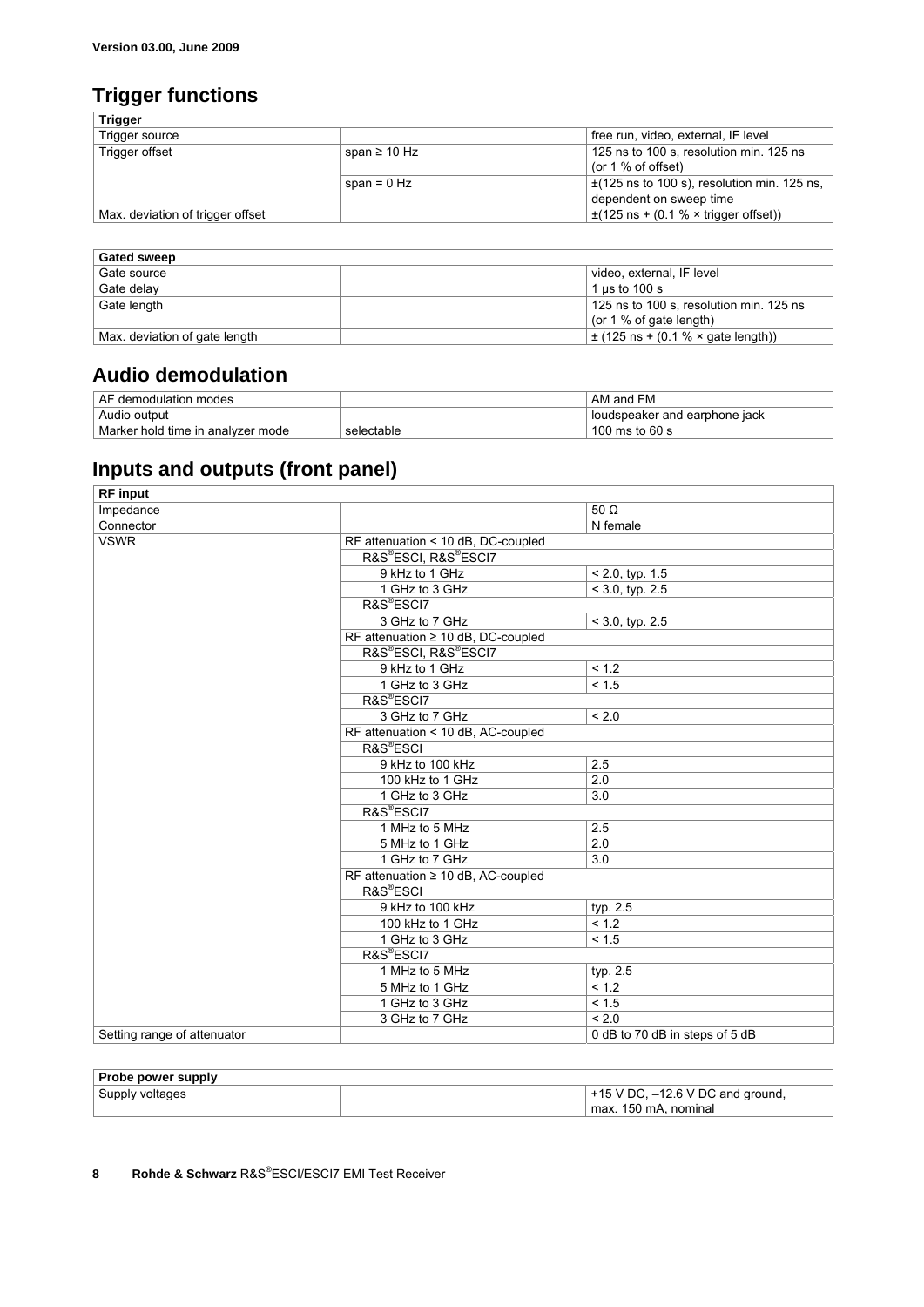| Power supply for antennas, etc. |                           |  |
|---------------------------------|---------------------------|--|
| ' Supply voltages               | $\pm$ 10 V DC and ground, |  |
|                                 | max. 100 mA. nominal      |  |

| <b>USB</b> interface | version<br>plua.<br>type<br>ports.<br><u>.</u><br>. . |
|----------------------|-------------------------------------------------------|

| AF output            |                        |  |
|----------------------|------------------------|--|
| Connector            | 3.5 mm iack            |  |
| Impedance            | 10 $\Omega$            |  |
| Open-circuit voltage | adjustable up to 1.5 V |  |

# **Inputs and outputs (rear panel)**

| <b>IF 20.4 MHz</b> |                           |                            |
|--------------------|---------------------------|----------------------------|
| Connector          |                           | <b>BNC</b> female          |
| Impedance          |                           | 50 $\Omega$                |
| Level              | mixer level $> -60$ dBm   |                            |
|                    | RBW $\leq 100$ kHz or FFT | -10 dBm at reference level |
|                    | $RBW > 100$ kHz           | 0 dBm at reference level   |

| Reference frequency output |                    |  |
|----------------------------|--------------------|--|
| Connector                  | <b>BNC</b> female  |  |
| Impedance                  | 50 $\Omega$        |  |
| Output frequency           | 10 MH <sub>7</sub> |  |
| Level                      | 0 dBm, nominal     |  |

| Reference frequency input |                              |  |
|---------------------------|------------------------------|--|
| Connector                 | <b>BNC</b> female            |  |
| Input frequency           | 10 MHz                       |  |
| Required level            | $\pm 0$ dBm from 50 $\Omega$ |  |

| Power supply for noise source |            |                   |
|-------------------------------|------------|-------------------|
| Connector                     |            | <b>BNC</b> female |
| Output voltage                | switchable | 28 V<br>nominal   |

| External trigger/gate input        |                                        |
|------------------------------------|----------------------------------------|
| Connector                          | <b>BNC</b> female                      |
| Impedance                          | $> 10 k\Omega$                         |
| Trigger voltage                    | 1.4 V(TTL)                             |
| <b>IEC/IEEE</b> bus remote control | interface in line with IEC 625-2       |
|                                    | (IEEE 488.2)                           |
| Connector                          | 24-pin Amphenol female                 |
| Command set                        | SCPI 1997.0                            |
| Interface functions                | SH1, AH1, T6, SR1, RL1, PP1, DC1, DT1, |
|                                    | C0                                     |

| <b>Serial</b><br><b>Merface</b> | 9-pin D-Sub<br>RS.<br>JM).<br>-232-1 |
|---------------------------------|--------------------------------------|
|                                 |                                      |

| <b>Printer</b> | compatible   |
|----------------|--------------|
| ∶interface     | parallel     |
| .              | ∴entronics < |
|                |              |

| <b>USB</b><br>ertace:<br>ıntı | connector<br>uppe | version<br>tyne.<br>pluc            |
|-------------------------------|-------------------|-------------------------------------|
|                               | connector<br>lowe | version<br>tvne<br>pluc<br><u>.</u> |

| <b>External monitor (VGA)</b> |                              |
|-------------------------------|------------------------------|
| Connector                     | VGA-compatible, 15-pin D-Sub |
|                               |                              |
|                               |                              |
| User interface                | 25-pin D-Sub                 |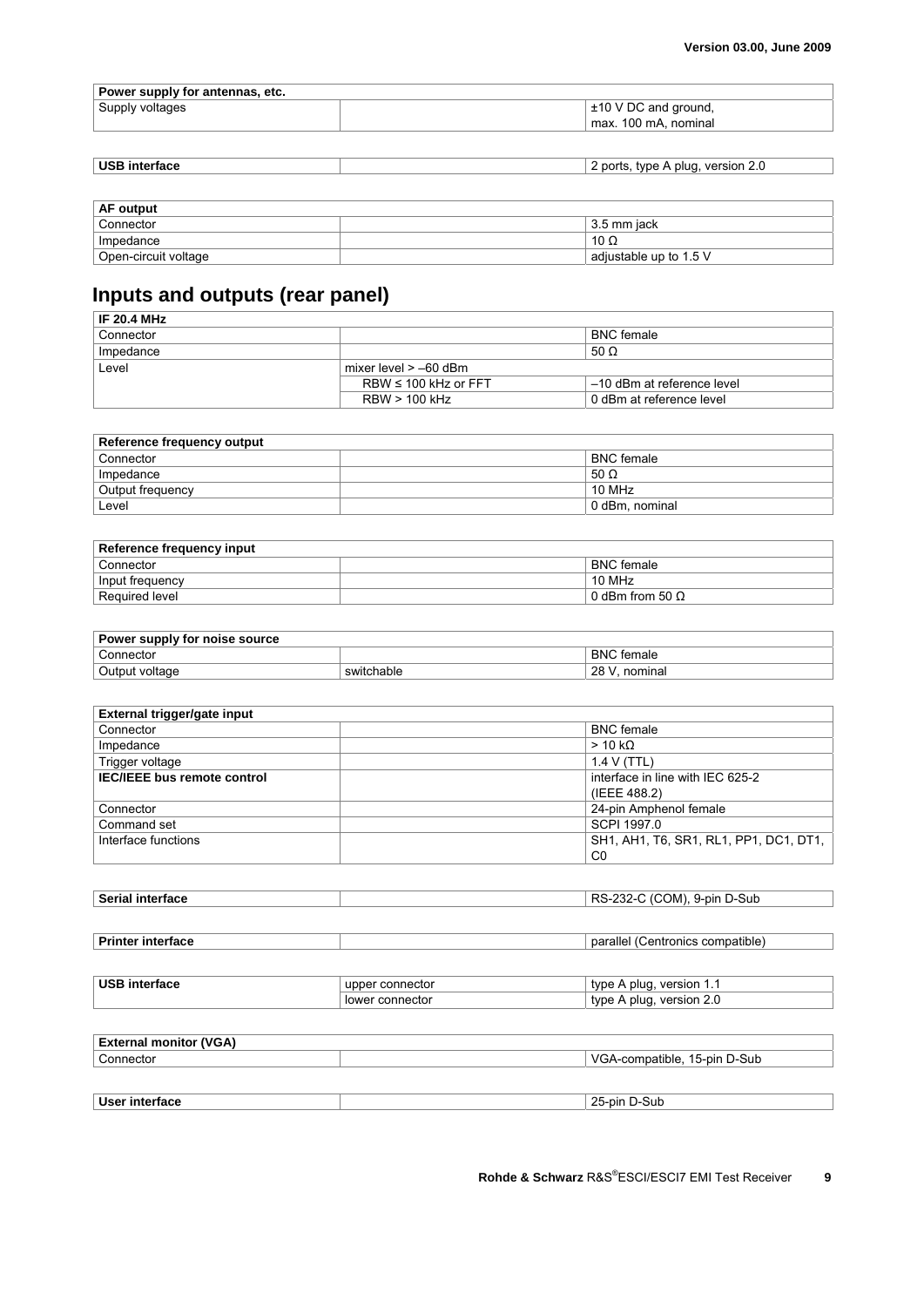# **General data**

| <b>Display</b>        | color display<br><b>TET</b><br>ົາາ<br>cm |
|-----------------------|------------------------------------------|
| Resolution            | 480 pixel (VGA)<br>64                    |
| Pixer<br>l error rate | $\sim$<br>$\ddot{\phantom{0}}$           |

| <b>Mass memory</b> |            | Mbyte 3½" disk drive, hard disk<br>$\Lambda$ |
|--------------------|------------|----------------------------------------------|
| Data storage       | only<br>ĸα | 500 instrument setups and traces             |

| Temperature ranges            |                                       |                                      |
|-------------------------------|---------------------------------------|--------------------------------------|
| Operating temperature range   |                                       | +5 °C to + 40 °C                     |
|                               | with R&S <sup>®</sup> ESCI-B20 option | 0 °C to +50 $^{\circ}$ C             |
| Permissible temperature range |                                       | +5 $^{\circ}$ C to + 45 $^{\circ}$ C |
|                               | with R&S®ESCI-B20 option              | 0 °C to +55 °C                       |
| Storage temperature range     |                                       | $-40$ °C to +70 °C                   |
| Climatic loading              |                                       | +40 °C at 95 % relative humidity     |
|                               |                                       | (EN 60068-2-30)                      |

| <b>Mechanical resistance</b> |                                       |                                                  |
|------------------------------|---------------------------------------|--------------------------------------------------|
| Sinusoidal vibration         |                                       | 0.5 g from 5 Hz to 150 Hz,<br>max. 2 g at 55 Hz. |
|                              |                                       | in line with EN 60068-2-6, EN 61010-1,           |
|                              |                                       | MIL-T-28800D, class 5                            |
| Random vibration             |                                       | 10 Hz to 100 Hz, acceleration 1 g (rms)          |
|                              | with R&S <sup>®</sup> ESCI-B20 option | 10 Hz to 300 Hz, acceleration 1.9 q (rms)        |
| Shock                        |                                       | 40 g shock spectrum,                             |
|                              |                                       | in line with MIL-STD-810C and                    |
|                              |                                       | MIL-T-28800D, classes 3 and 5                    |

| Re <sup>r</sup><br>interval<br>calibration<br>nmended<br>711 | reterence<br>`externa∟<br>∴ oner<br>with<br>atlor | vears |
|--------------------------------------------------------------|---------------------------------------------------|-------|
|                                                              | reterence<br>with<br>internal<br>. anc            | vear  |

| Power supply      |                                            |
|-------------------|--------------------------------------------|
| AC supply         | 100 V to 240 V AC, 50 Hz to 400 Hz,        |
|                   | 3.1 A to 1.3 A.                            |
|                   | class of protection I in line with VDE 411 |
| Power consumption | typ. 70 VA                                 |
| Safety            | in line with EN 61010-1, UL 3111-1,        |
|                   | CSA C22.2 No. 1010-1, IEC 1010-1           |
| <b>EMC</b>        | EMC Directive 2004/108/EC                  |
|                   | including:                                 |
|                   | EN 61326 class B (emission).               |
|                   | CISPR 11/EN 55011 group 1 class B          |
|                   | (emission)                                 |
|                   | EN 61326 table A.1 (immunity,              |
|                   | industrial)                                |
| Test marks        | VDE. GS. CSA. CSA-NRTL/C                   |

| Dimensions and weight  |                        |                                                                     |  |  |
|------------------------|------------------------|---------------------------------------------------------------------|--|--|
| Dimensions             | W×H×D                  | 412 mm × 197 mm × 417 mm                                            |  |  |
|                        |                        | $(16.22 \text{ in} \times 7.76 \text{ in} \times 16.42 \text{ in})$ |  |  |
| Weight without options | R&S <sup>®</sup> ESCI  | 10.5 kg (23.15 lb)                                                  |  |  |
|                        | R&S <sup>®</sup> ESCI7 | 12.4 kg (27.34 lb)                                                  |  |  |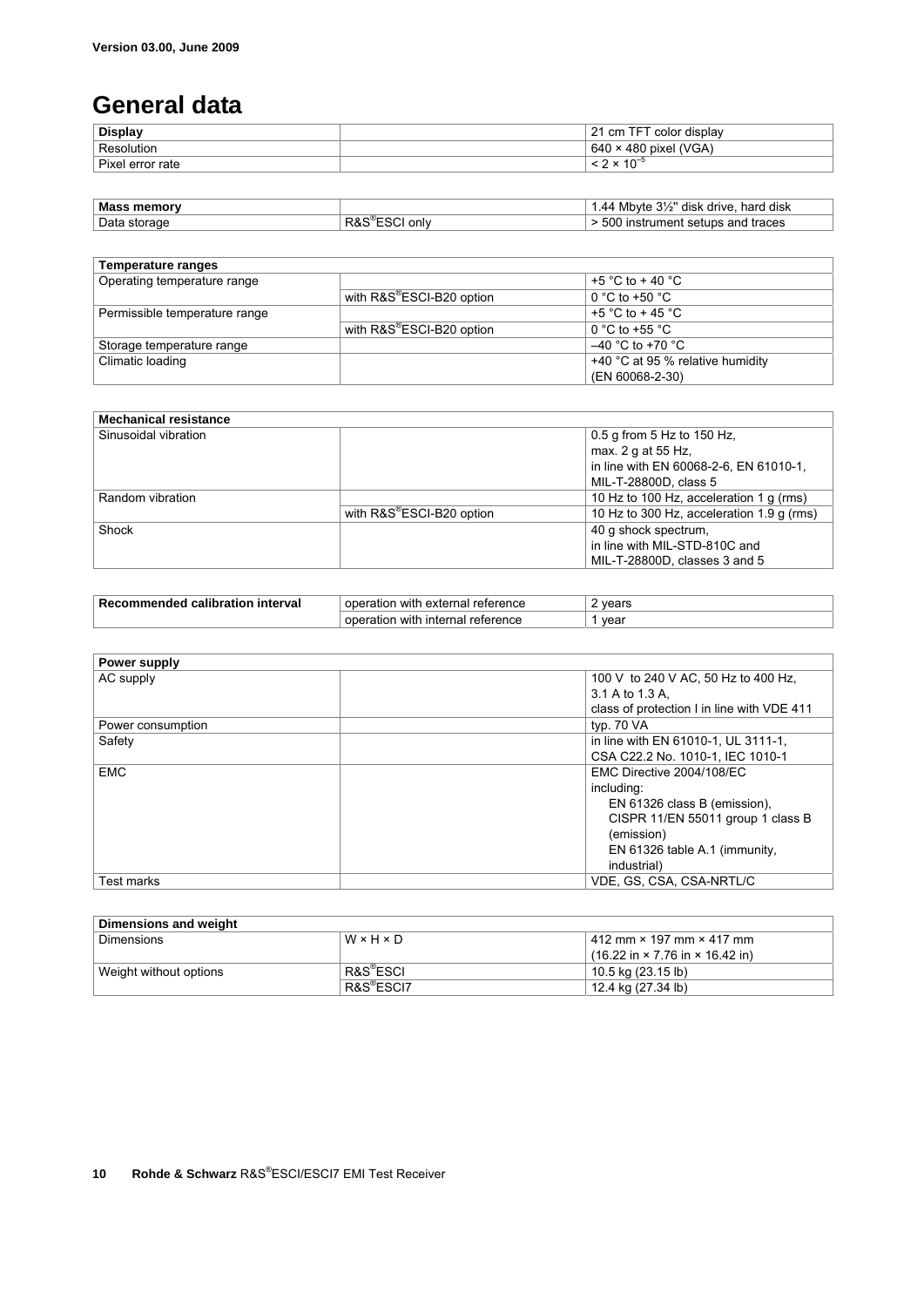# **Ordering information**

| <b>Designation</b>                            | Type                   | Order No.    |  |  |  |
|-----------------------------------------------|------------------------|--------------|--|--|--|
| EMI Test Receiver 9 kHz to 3 GHz              | R&S <sup>®</sup> ESCI  | 1166.5950.03 |  |  |  |
| EMI Test Receiver 9 kHz to 7 GHz              | R&S <sup>®</sup> ESCI7 | 1166.5950.07 |  |  |  |
| <b>Accessories supplied</b>                   |                        |              |  |  |  |
| Power cable, operating manual, service manual |                        |              |  |  |  |

## **Options**

| Designation                                  | Type                      | Order No.    |
|----------------------------------------------|---------------------------|--------------|
| Rugged Case, with carrying handle            | R&S®FSP-B1                | 1129.7998.02 |
| <b>OCXO Reference Frequency</b>              | R&S <sup>®</sup> FSP-B4   | 1129.6740.02 |
| TV Trigger/RF Power Trigger                  | R&S <sup>®</sup> FSP-B6   | 1129.8594.02 |
| Internal Tracking Generator, I/Q Modulator   | R&S <sup>®</sup> FSP-B9   | 1129.6991.02 |
| <b>External Generator Control</b>            | R&S <sup>®</sup> FSP-B10  | 1129.7246.03 |
| LAN Interface 100BaseT                       | R&S <sup>®</sup> FSP-B16  | 1129.8042.03 |
| <b>Expanded Environmental Specifications</b> | R&S <sup>®</sup> ESCI-B20 | 1155.1606.14 |
| DC Power Supply                              | R&S®FSP-B30               | 1155.1158.02 |
| <b>Battery Pack</b>                          | R&S®FSP-B31               | 1155.1258.02 |
| Spare Battery Pack                           | R&S®FSP-B32               | 1155.1506.02 |

## **Service Options**

| <b>Designation</b>                    | <b>Type</b>               | Order No.     |  |  |
|---------------------------------------|---------------------------|---------------|--|--|
| <b>R&amp;S®ESCI</b>                   |                           |               |  |  |
| One-Year Repair Service               | R&S <sup>®</sup> RO2ESCI  | 1166.5950.S16 |  |  |
| following the warranty period         |                           |               |  |  |
| Two-Year Repair Service               | R&S <sup>®</sup> RO3ESCI  | 1166.5950.S12 |  |  |
| following the warranty period         |                           |               |  |  |
| Four-Year Repair Service              | R&S <sup>®</sup> RO5ESCI  | 1166.5950.S14 |  |  |
| following the warranty period         |                           |               |  |  |
| <b>Two-Year Calibration Service</b>   | R&S <sup>®</sup> CO2ESCI  | 1166.5950.S15 |  |  |
| <b>Three-Year Calibration Service</b> | R&S <sup>®</sup> CO3ESCI  | 1166.5950.S11 |  |  |
| <b>Five-Year Calibration Service</b>  | R&S <sup>®</sup> CO5ESCI  | 1166.5950.S13 |  |  |
| <b>R&amp;S®ESCI7</b>                  |                           |               |  |  |
| One-Year Repair Service               | R&S®RO2ESCI7              | 1166.5950.S26 |  |  |
| following the warranty period         |                           |               |  |  |
| Two-Year Repair Service               | R&S <sup>®</sup> RO3ESCI7 | 1166.5950.S22 |  |  |
| following the warranty period         |                           |               |  |  |
| Four-Year Repair Service              | R&S <sup>®</sup> RO5ESCI7 | 1166.5950.S24 |  |  |
| following the warranty period         |                           |               |  |  |
| <b>Two-Year Calibration Service</b>   | R&S®CO2ESCI7              | 1166.5950.S25 |  |  |
| <b>Three-Year Calibration Service</b> | R&S <sup>®</sup> CO3ESCI7 | 1166.5950.S21 |  |  |
| Five-Year Calibration Service         | R&S <sup>®</sup> CO5ESCI7 | 1166.5950.S23 |  |  |

For product brochure, see:

• PD 0758.1558.12 (ESCI)

• PD 5214.2762.12 (ESCI7)

and www.rohde-schwarz.com